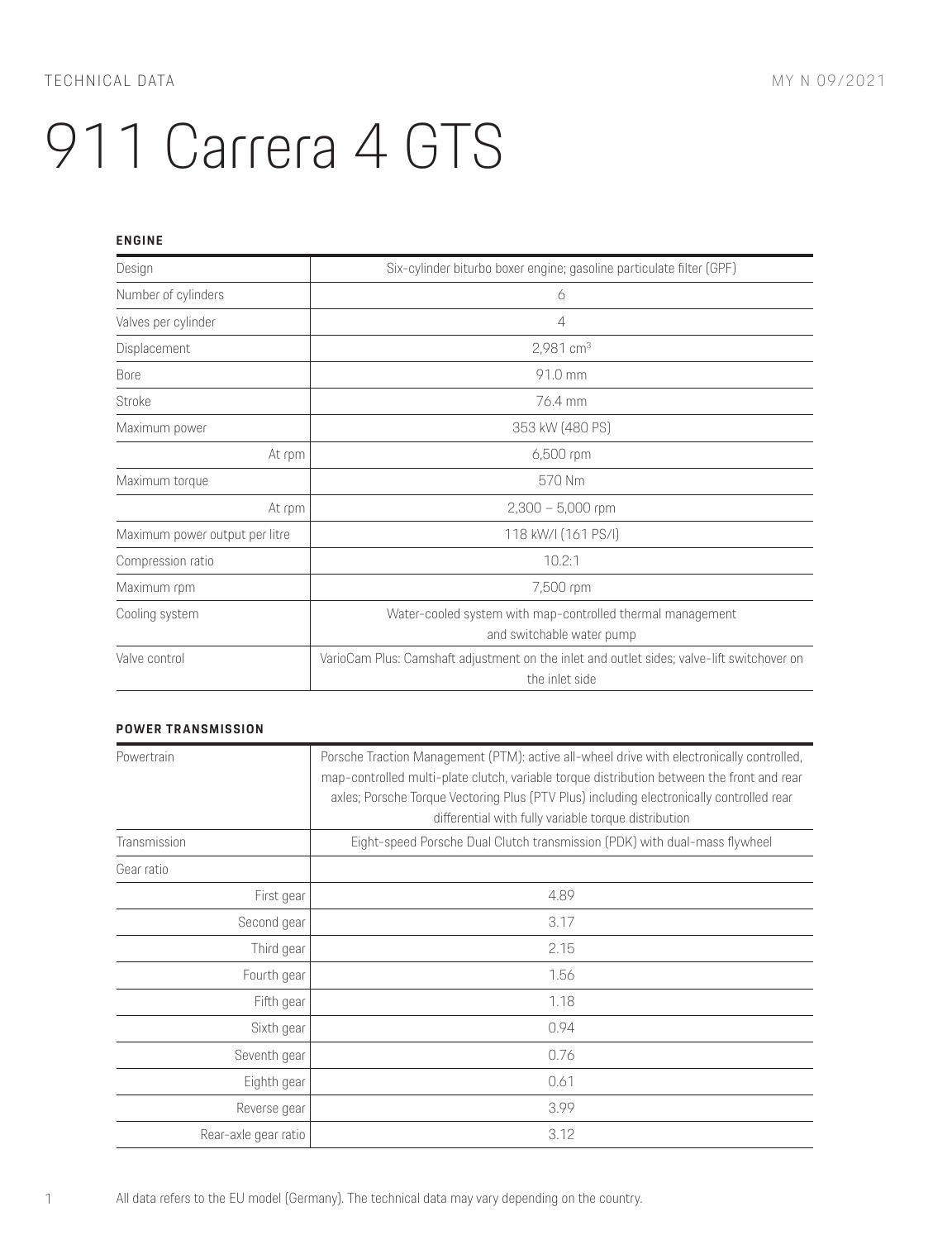### **CHASSIS**

| Suspension and damping   | PASM sports suspension (-10 mm): Sports suspension with independent springs<br>(including helper springs on the rear axle), dampers and anti-roll bars as well as tuning of<br>the control systems; includes lowering of the ride height by 10 mm |
|--------------------------|---------------------------------------------------------------------------------------------------------------------------------------------------------------------------------------------------------------------------------------------------|
| Front axle               | Strut axle: wheels suspended individually on wishbones with longitudinal arms and struts<br>(MacPherson design, optimised by Porsche)                                                                                                             |
| Rear axle                | Lightweight multi-link axle with wheels guided individually on five arms                                                                                                                                                                          |
| Steering                 | Electromechanical power steering with variable steering ratio and steering pulse generator;<br>optional rear-axle steering                                                                                                                        |
| Steering ratio           | 15.0:1 (straight-ahead position); 14.1:1 with rear-axle steering                                                                                                                                                                                  |
| Steering wheel diameter  | $360$ mm                                                                                                                                                                                                                                          |
| Turning circle diameter  | 11.2 m; 10.9 m with rear-axle steering                                                                                                                                                                                                            |
| Vehicle stability system | Porsche Stability Management (PSM) including anti-lock braking system (ABS) with<br>extended brake functions                                                                                                                                      |

### **BRAKES**

| Brake system      | Dual-circuit brake system split by axle; electromechanical power brake; Brake Assist;<br>electrically operated duo-servo parking brake                          |
|-------------------|-----------------------------------------------------------------------------------------------------------------------------------------------------------------|
| Front-axle brakes | Six-piston aluminium monobloc fixed-calliper brakes; cast-iron composite brake discs with<br>aluminium brake chambers; internally ventilated and cross-drilled  |
| Diameter          | 408 mm                                                                                                                                                          |
| Thickness I       | 36 mm                                                                                                                                                           |
| Rear-axle brakes  | Four-piston aluminium monobloc fixed-calliper brakes; cast-iron composite brake discs<br>with aluminium brake chambers; internally ventilated and cross-drilled |
| <b>Diameter</b>   | 380 mm                                                                                                                                                          |
| Thickness I       | $30 \text{ mm}$                                                                                                                                                 |

#### **WHEELS AND TYRES**

| Front wheels and tyres | 8.5 J x 20 FT 50<br>with 245/35 ZR 20 tyres    |
|------------------------|------------------------------------------------|
| Rear wheels and tyres  | $11.5$ J x 21 FT 67<br>with 305/30 ZR 21 tyres |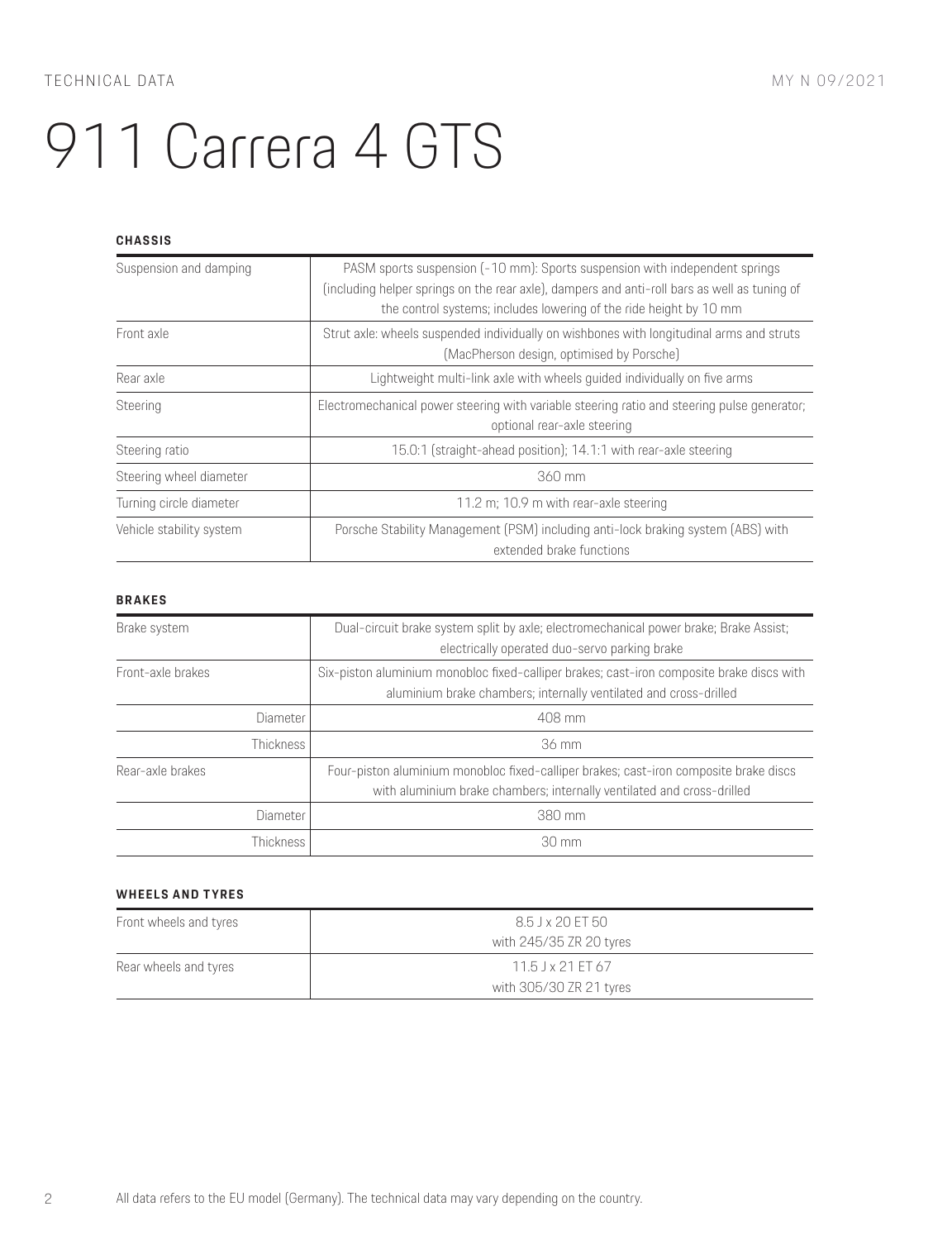#### **DIMENSIONS**

| Length                             | 4,533 mm            |
|------------------------------------|---------------------|
| Width (including exterior mirrors) | 1,852 mm (2,024 mm) |
| Height                             | 1,301 mm            |
| Wheelbase                          | 2,450 mm            |
| Front track width                  | 1,595 mm            |
| Rear track width                   | $1,557$ mm          |

## **LUGGAGE COMPARTMENT VOLUME AND WEIGHTS**

| Luggage compartment volume  | 132      |
|-----------------------------|----------|
| Unladen weight (DIN)        | 1,595 ka |
| Gross vehicle weight        | 2,010 kg |
| Roof load with Porsche roof | 75 kg    |
| transport system            |          |

## **DRIVING PERFORMANCE**

| Top speed      | 309 km/h |
|----------------|----------|
| Acceleration   |          |
| $0 - 60$ mph   | 3.1 s    |
| $0 - 100$ km/h | 3.3s     |
| $0 - 160$ km/h | 7.7 s    |
| 0 – 200 km/h l | 11.8s    |